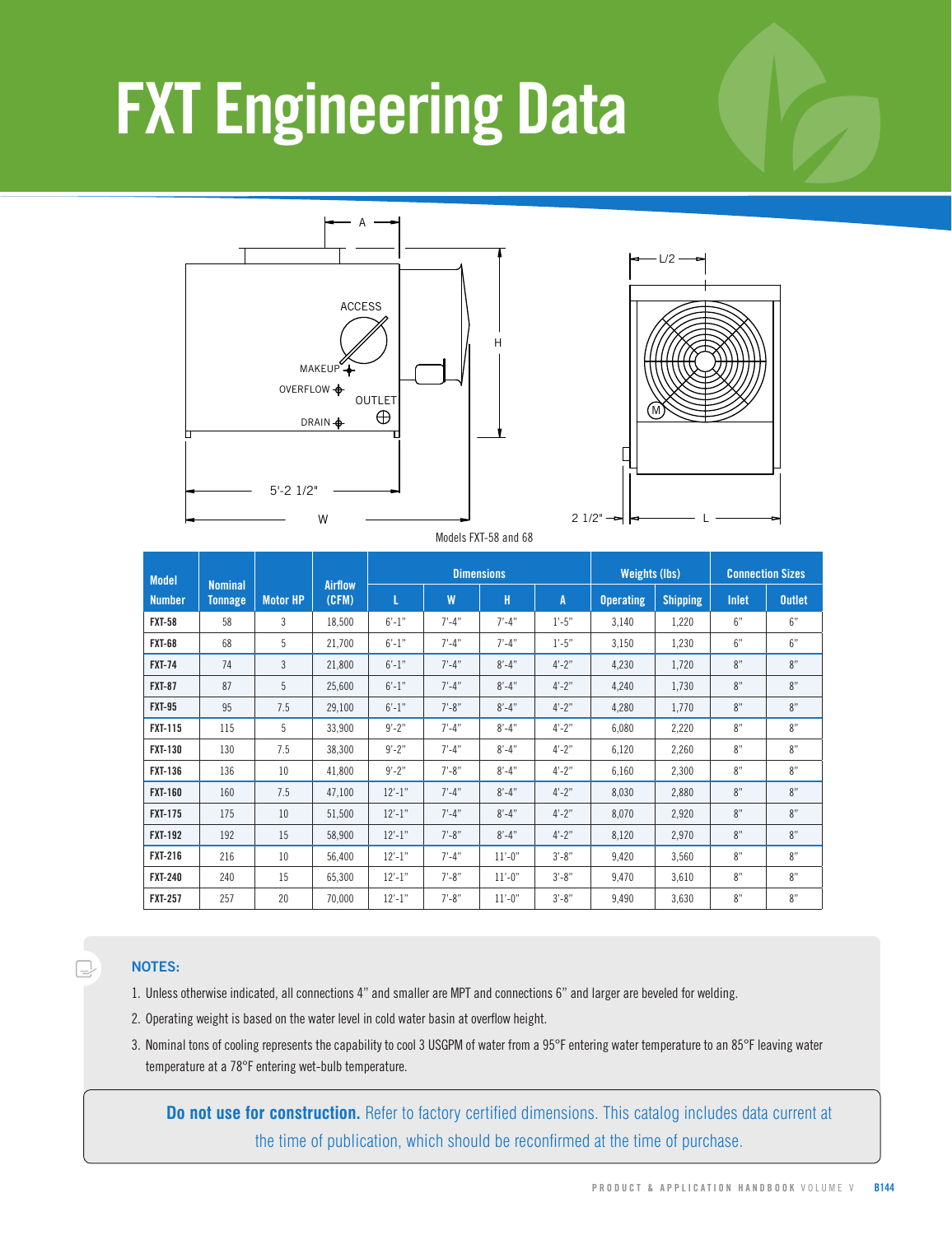### **FXT Engineering Data**